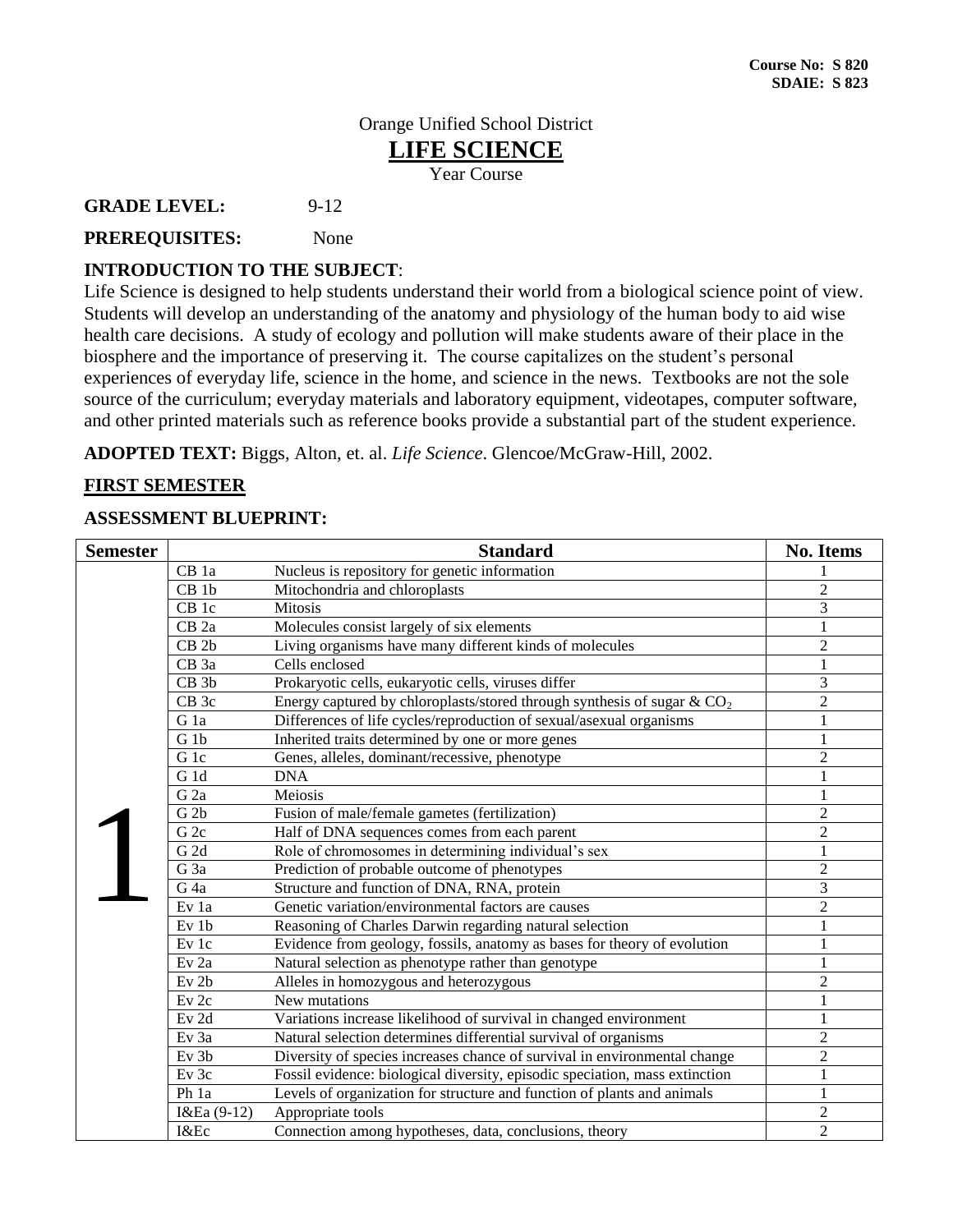# **COURSE OVERVIEW AND APPROXIMATE UNIT TIME ALLOTMENTS:**

NOTE: The Investigation and Experimentation standards are embedded throughout the course.

I. Exploring and Classifying Life 3

# **Essential Learning: Students will apply the scientific method to problem solving and laboratory exercises.**

|    | <b>Topic</b>                      | Text      | <b>Standards</b>                        |
|----|-----------------------------------|-----------|-----------------------------------------|
| A  | What is Science?                  |           |                                         |
| Β. | <b>Living Things</b>              |           | $1\&E1a$                                |
|    | Where does life come from?        | Chapter 1 | $\vert$ I&E 1b, 1c, 1d, 1f, 1g, 1j, 1k, |
|    |                                   |           | 11.1m                                   |
|    | How are living things classified? |           | Ph 1a                                   |

### II. Cells 2

# **Essential Learning: Students will know the structure and function of cells and how they differ in complexity.**

| Topic          | <b>Text</b> | <b>Standards</b> |
|----------------|-------------|------------------|
| Cell Structure |             | $CB$ 3a, 3b      |
| Viewing Cells  | Chapter 2   | I&E 1c, 1d       |
| <b>Viruses</b> |             | $CB$ 3b          |
|                |             | Ph 4b, 4c        |

### III. Cell Processes 2

**Essential Learning: Students will know the structure and function of cells and how they differ in complexity.**

|    | l'opic                    | Text      | <b>Standards</b> |
|----|---------------------------|-----------|------------------|
| A. | Chemistry of Life         |           | $CB$ 2a, 2b      |
|    | Moving Cellular Materials | Chapter 3 | $ICB$ 3a         |
|    | <b>Energy for Life</b>    |           | $CB$ 1a, 1b, 3c  |

# IV. Cell Reproduction 3

**Essential Learning: Students will the difference between mitosis and meiosis and basic cell reproduction.**

| Topic                                  | Text      | <b>Standards</b>    |
|----------------------------------------|-----------|---------------------|
| . Cell Division and Mitosis            |           | CB 1c, G 1a, 1c, 1d |
| <b>Sexual Reproduction and Meiosis</b> | Chapter 4 | $G$ 2a, 2b, 2c, 2d  |
|                                        |           |                     |

# V. Heredity 3

**Essential Learning: Students will know the difference between mitosis and meiosis and basic cell reproduction.**

|          | <b>Topic</b>                 | <b>Text</b> | <b>Standards</b> |
|----------|------------------------------|-------------|------------------|
|          | Genetics                     |             | G 1b, 1c, 3a     |
|          |                              |             | $Ev$ 2b, 2c      |
|          | <b>Genetics Since Mendel</b> | Chapter 5   | G <sub>3a</sub>  |
| $\Gamma$ | <b>Advances in Genetics</b>  |             |                  |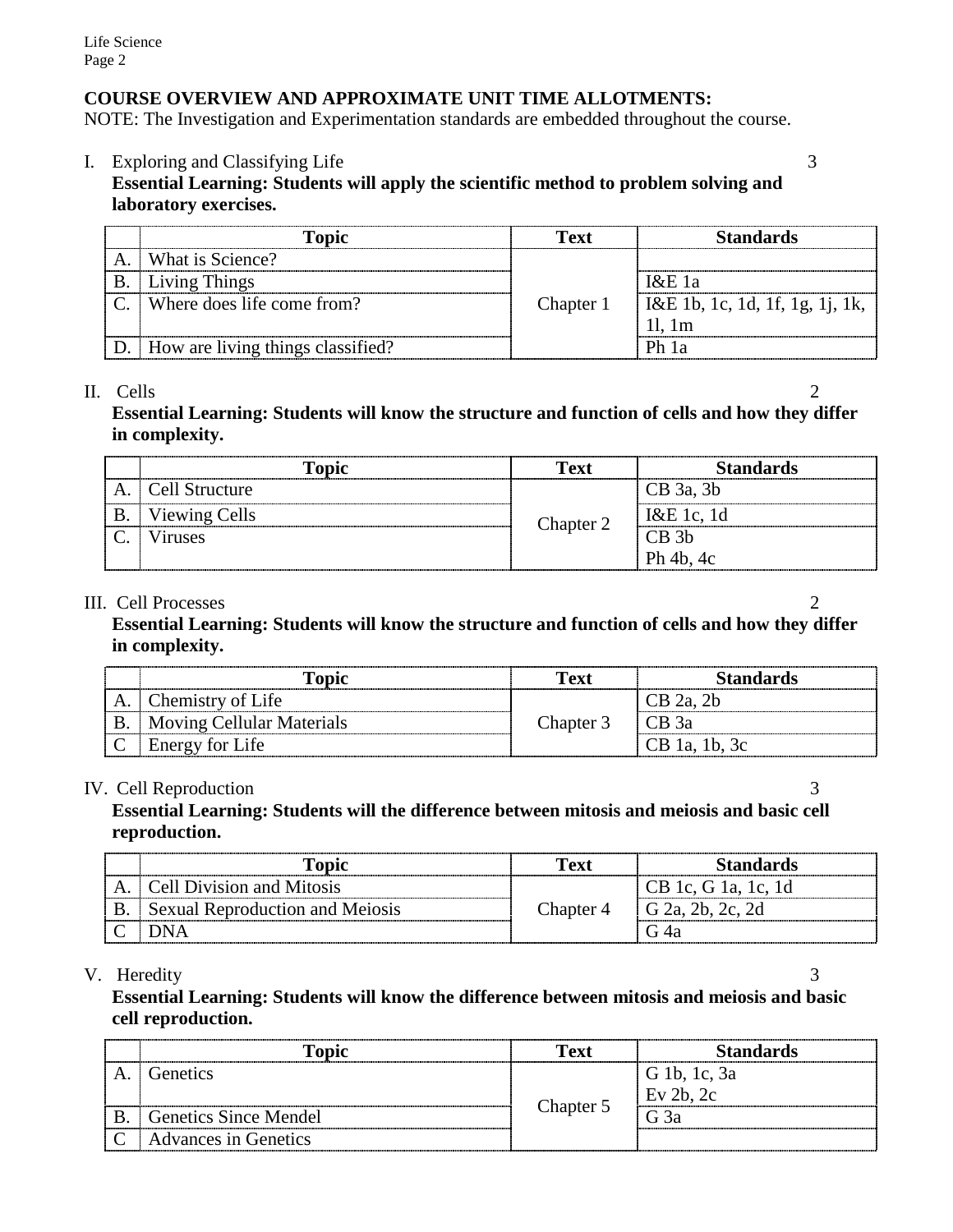VI. Adaptations over time 3

# **Essential Learning: Students will know the foundation of evolution and the variations and adaptations of species.**

|    | l'opic                       | Fext            | Standards                     |
|----|------------------------------|-----------------|-------------------------------|
| A. | <b>Ideas About Evolution</b> |                 |                               |
|    | Iues About Evolution         | hapter <i>ـ</i> | Ev $2a$ ,                     |
|    | The Evolution of Primates    |                 | <sup>7</sup> 3a, 3b, 3c<br>EV |

VII. Review and Assess 2

# **SECOND SEMESTER**

### **ASSESSMENT BLUEPRINT:**

| <b>Semester</b> |                  | <b>Standard</b>                                                   | <b>No. Items</b>            |
|-----------------|------------------|-------------------------------------------------------------------|-----------------------------|
|                 | Ec 1a            | Food web                                                          |                             |
|                 | Ec 1b            | Organisms categorized by functions in ecosystem                   | 2                           |
|                 | Ec 1c            | Support of organisms depends on resources and abiotic factors     | 3                           |
|                 | $Ec$ 2a          | Biodiversity affected by alterations of habitats                  | 2                           |
|                 | Ec 2b            | Changes in ecosystem resulting from climate, human activity, etc. | $\mathcal{D}$               |
|                 | Ec 2c            | Causes of fluctuation in population size                          |                             |
|                 | Ec 2d            | Water, carbon, nitrogen, oxygen cycles                            |                             |
|                 | Ec 2e            | Stability of producers and decomposers                            |                             |
|                 | Ec 2f            | Food web; energy pyramid                                          |                             |
|                 | Ph 1b            | Bones and muscles provide structural framework for movement       | $\mathcal{D}_{\mathcal{L}}$ |
|                 | Ph <sub>2a</sub> | Contractions of heart, blood pressure, heart valves               | $\mathcal{D}_{\mathcal{L}}$ |
|                 | Ph 3a            | Body systems provide oxygen, nutrients, remove waste              | 4                           |
|                 | Ph 3b            | Nervous system                                                    |                             |
|                 | Ph 4a            | Antibodies                                                        |                             |
|                 | Ph 4b            | Vaccination                                                       | $\overline{2}$              |
|                 | Ph 4c            | Difference between bacteria and viruses                           | っ                           |

#### I. Structure and Movement 2

**Essential Learning: Students will know how the skeletal and muscular systems coordinate to allow movement.**

|   | <b>Topic</b>           | Text                     | <b>Standards</b> |
|---|------------------------|--------------------------|------------------|
|   | Skeletal System        |                          |                  |
| B | <b>Muscular System</b> | Chapter $17$   Ph 1b, 3b |                  |
|   |                        |                          |                  |

### II. Circulation and Respiration 2

**Essential Learning: Students will know the functions of the circulatory and respiratory systems.**

|    | Topic                     | Text       | <b>Standards</b> |
|----|---------------------------|------------|------------------|
| А. | Circulatory System        |            |                  |
| B. | <b>Blood</b>              | Chapter 19 | Ph 2a, 3a, 4a    |
|    | Lymphatic System          |            |                  |
|    | <b>Respiratory System</b> | Chapter 20 |                  |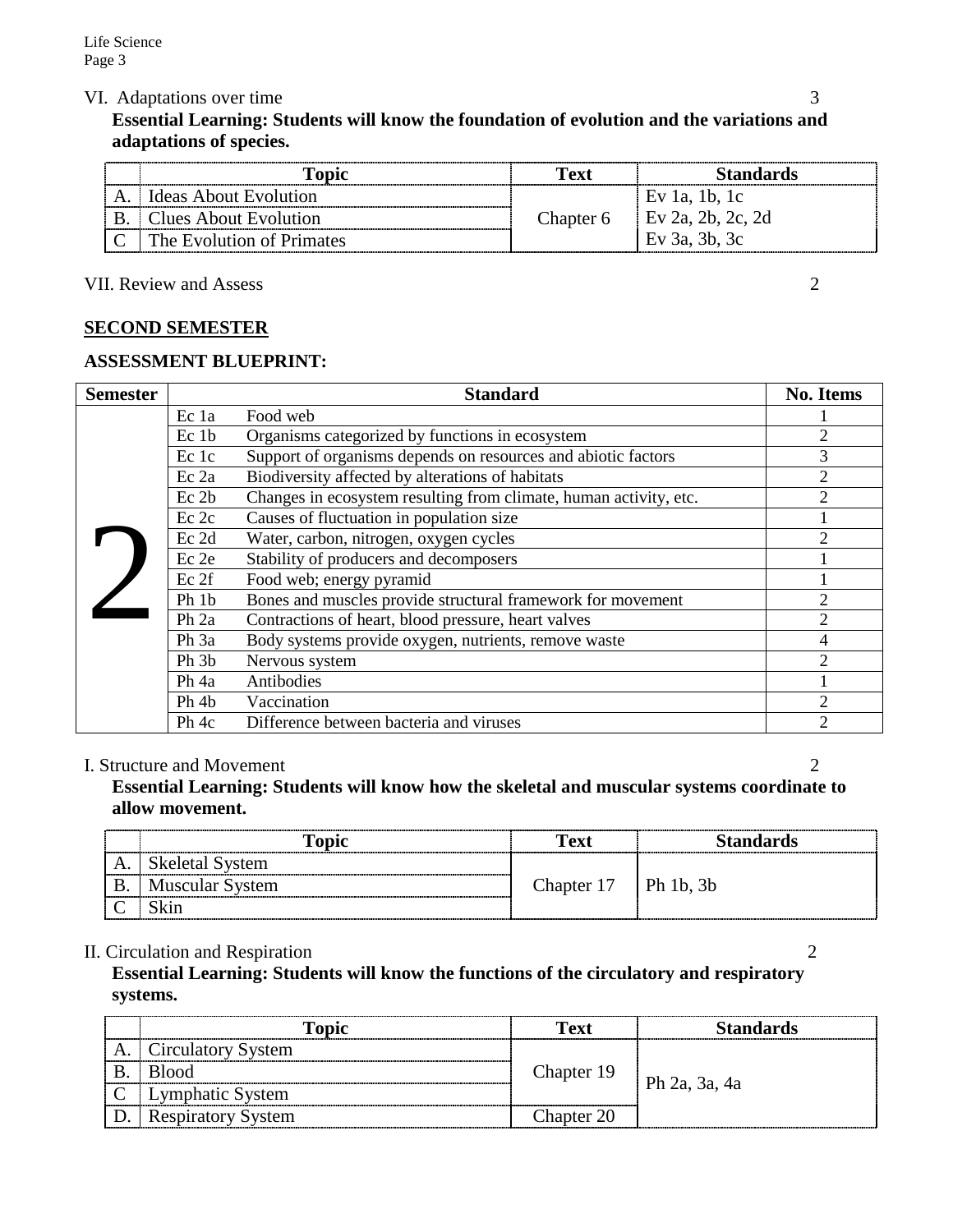### III. Control and Coordination 1

**Essential Learning: Students will know the functions of the circulatory and respiratory systems.**

| --------------                  | Tonic | Fext       | Standards           |
|---------------------------------|-------|------------|---------------------|
| . .<br><b>La management and</b> | vuo   | i hanter i |                     |
| D<br>╜                          |       |            | $Ph 2a$ ,<br>3a, 4a |

### IV. Immunity and Disease 2

**Essential Learning: Students will know the functions of the immune system.**

| Topic                       | Text                   | <b>Standards</b> |
|-----------------------------|------------------------|------------------|
| Immune System               |                        |                  |
| Infectious Diseases         | Chapter $23$ Ph 4b, 4c |                  |
| C.   Noninfectious Diseases |                        |                  |

### V. Interactions of Life and Cycles in Nature 3

**Essential Learning: Students will know the relationship between life and various ecosystems.**

| Topic                                | Text                   | <b>Standards</b>             |
|--------------------------------------|------------------------|------------------------------|
| A. Living Earth                      |                        |                              |
| <b>B.</b> Populations                |                        | Chapter 24 Ec 1a, 1b, 1c, 2f |
| C.   Interactions Within Communities |                        |                              |
| D. Cycles in Nature                  | Chapter $25$ Ec 2d, 2e |                              |

#### VI. CST Preparation 1

### VII. Ecosystems 3

### **Essential Learning: Students will know the uniqueness of individual ecosystems.**

|    | l'opic                       | Text | Standards                |  |
|----|------------------------------|------|--------------------------|--|
| А. | <b>How Ecosystems Change</b> |      |                          |  |
|    | <b>B</b> <sub>10</sub> mes   |      | Chapter 26 Ec 1c, 2b, 2c |  |
|    | <b>Aquatic Ecosystems</b>    |      |                          |  |

VIII. Additional Topics at Teacher Discretion 3

# **DATE OF CURRENT CONTENT REVISION:** March 2011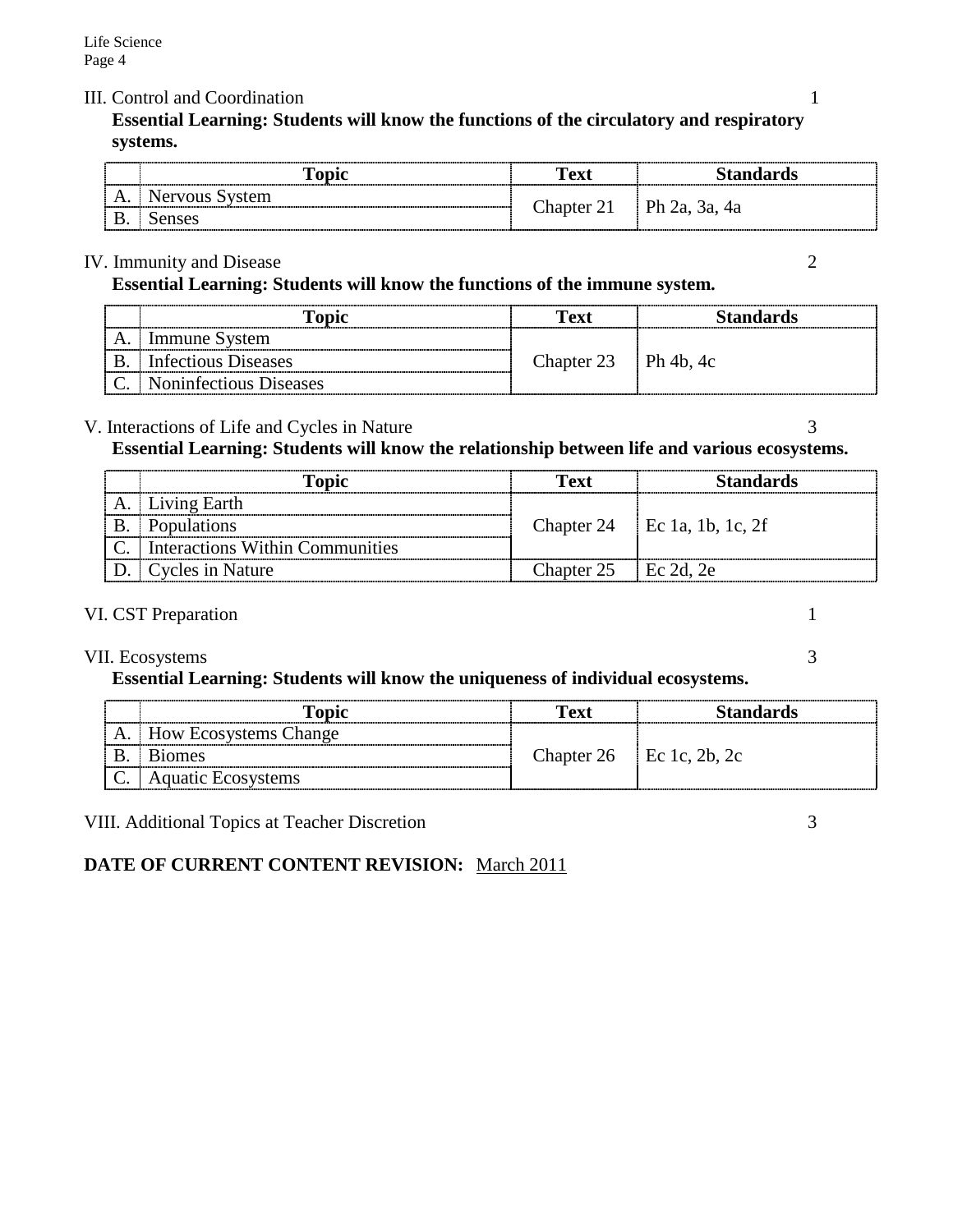|                                                                                                                                                         | <b>CALIFORNIA CONTENT STANDARDS</b>                                                                                                                              |                |
|---------------------------------------------------------------------------------------------------------------------------------------------------------|------------------------------------------------------------------------------------------------------------------------------------------------------------------|----------------|
| CB                                                                                                                                                      | <b>CELL BIOLOGY</b>                                                                                                                                              |                |
|                                                                                                                                                         | All living organisms are composed of cells, from just one to many trillions,                                                                                     |                |
| 1                                                                                                                                                       | whose details usually are visible only through a microscope. As a basis for                                                                                      |                |
|                                                                                                                                                         | understanding this concept:                                                                                                                                      |                |
| a                                                                                                                                                       | Students know the nucleus is the repository for genetic information in plant and                                                                                 | 1              |
|                                                                                                                                                         | animal cells.                                                                                                                                                    |                |
| b                                                                                                                                                       | Students know that mitochondria liberate energy for the work that cells do and that                                                                              | $\overline{2}$ |
|                                                                                                                                                         | chloroplasts capture sunlight energy for photosynthesis.                                                                                                         |                |
| C                                                                                                                                                       | Students know cells divide to increase their numbers through a process of mitosis,                                                                               | 1              |
| which results in two daughter cells with identical sets of chromosomes.<br>Principles of chemistry underlie the functioning of biological systems. As a |                                                                                                                                                                  |                |
| $\overline{2}$                                                                                                                                          | basis for understanding this concept:                                                                                                                            |                |
|                                                                                                                                                         | Students know that living organisms are made of molecules consisting largely of                                                                                  |                |
| $\boldsymbol{a}$                                                                                                                                        | carbon, hydrogen, nitrogen, oxygen, phosphorus, and sulfur.                                                                                                      | 1              |
|                                                                                                                                                         | Students know that living organisms have many different kinds of molecules,                                                                                      |                |
| $\boldsymbol{b}$                                                                                                                                        | including small ones, such as water and salt, and very large ones, such as                                                                                       |                |
|                                                                                                                                                         | carbohydrates, fats, proteins, and DNA.                                                                                                                          |                |
|                                                                                                                                                         | The fundamental life processes of plants and animals depend on a variety of                                                                                      |                |
| $\mathbf{3}$                                                                                                                                            | chemical reactions that occur in specialized areas of the organism's cells.                                                                                      |                |
|                                                                                                                                                         | As a basis for understanding this concept:                                                                                                                       |                |
| a                                                                                                                                                       | Students know cells are enclosed within semi-permeable membranes that                                                                                            | 1              |
|                                                                                                                                                         | regulate their interaction with their surroundings.                                                                                                              |                |
| b                                                                                                                                                       | Students know how prokaryotic cells, eukaryotic cells (including those from plants                                                                               | $\mathbf{2}$   |
|                                                                                                                                                         | and animals), and viruses differ in complexity and general structure.                                                                                            |                |
| $\boldsymbol{C}$                                                                                                                                        | Students know usable energy is captured from sunlight by chloroplasts and is                                                                                     | 1              |
|                                                                                                                                                         | stored through the synthesis of sugar from carbon dioxide.                                                                                                       |                |
| G                                                                                                                                                       | <b>GENETICS</b>                                                                                                                                                  | 12 items       |
| 1                                                                                                                                                       | A typical cell of any organism contains genetic instructions that specify its<br>traits. Those traits may be modified by environmental influences. As a basis    |                |
|                                                                                                                                                         |                                                                                                                                                                  |                |
|                                                                                                                                                         | for understanding this concept:<br>Students know the differences between the life cycles and reproduction methods                                                |                |
| a                                                                                                                                                       | of sexual and asexual organisms.                                                                                                                                 | 1              |
| $\boldsymbol{b}$                                                                                                                                        | Students know an inherited trait can be determined by one or more genes.                                                                                         |                |
|                                                                                                                                                         | Students know plant and animal cells contain many thousands of different genes                                                                                   |                |
|                                                                                                                                                         | and typically have two copies of every gene. The two copies (or alleles) of the                                                                                  | 1              |
| C                                                                                                                                                       | gene may or may not be identical, and one may be dominant in determining the                                                                                     |                |
|                                                                                                                                                         | phenotype while the other is recessive.                                                                                                                          |                |
| d                                                                                                                                                       | Students know DNA (deoxyribonucleic acid) is the genetic material of living                                                                                      | 1              |
|                                                                                                                                                         | organisms and is located in the chromosomes of each cell.                                                                                                        |                |
| $\mathbf{2}$                                                                                                                                            | Mutation and sexual reproduction lead to genetic variation in a population.                                                                                      |                |
|                                                                                                                                                         | As a basis for understanding this concept:                                                                                                                       |                |
| a                                                                                                                                                       | Students know only certain cells in a multi-cellular organism undergo meiosis.<br>Students know new combinations of alleles may be generated in a zygote through | $\mathbf 1$    |
| b                                                                                                                                                       | the fusion of male and female gametes (fertilization).                                                                                                           | 1              |
|                                                                                                                                                         | Students know why approximately half of an individual's DNA sequence comes                                                                                       |                |
| с                                                                                                                                                       | from each parent.                                                                                                                                                | 1              |
| d                                                                                                                                                       | Students know the role of chromosomes in determining an individual's sex.                                                                                        | 1              |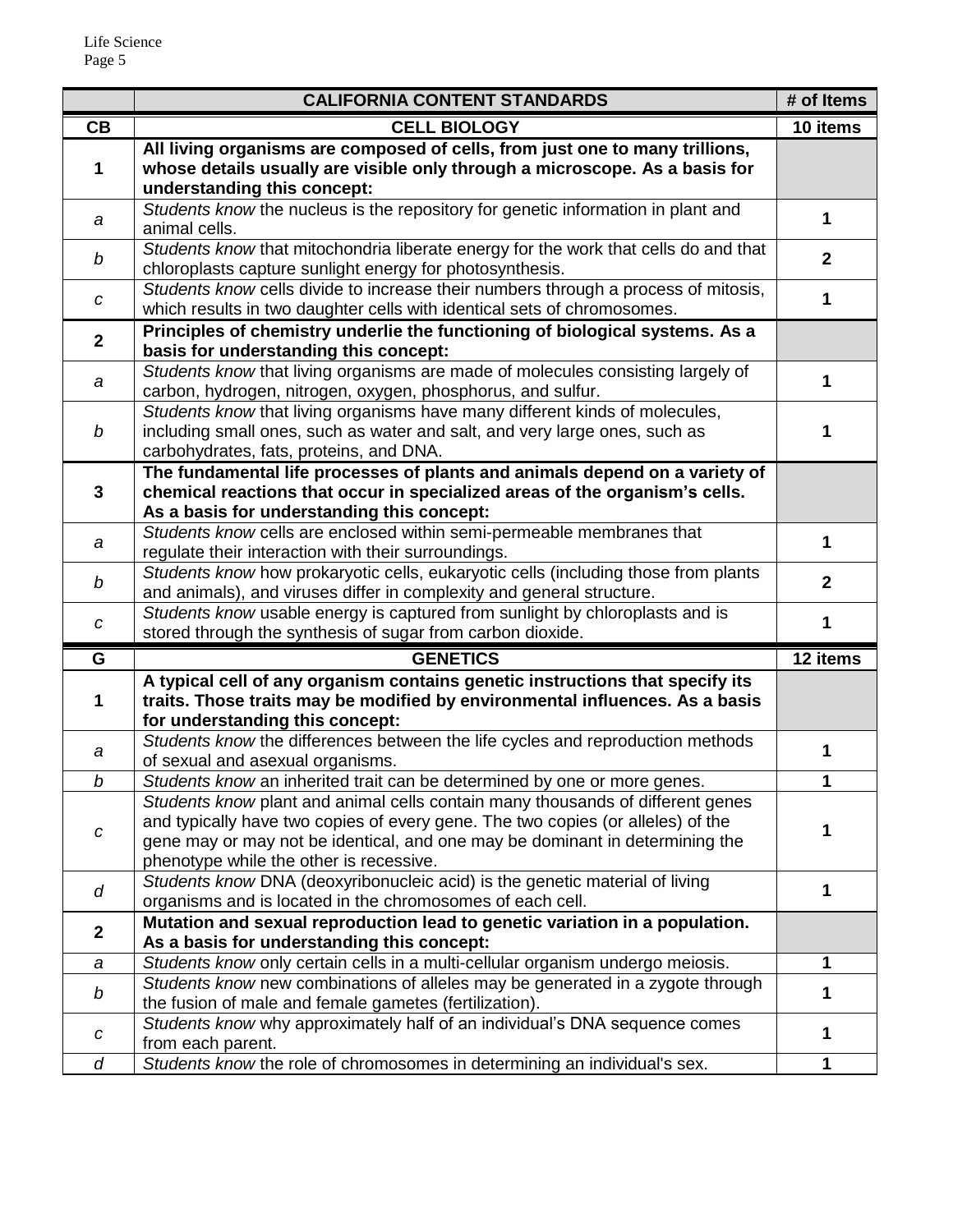|                         | <b>CALIFORNIA CONTENT STANDARDS</b>                                                                                                                                                                                             |                |
|-------------------------|---------------------------------------------------------------------------------------------------------------------------------------------------------------------------------------------------------------------------------|----------------|
| G                       | <b>GENETICS</b> (continued)                                                                                                                                                                                                     | 12 items       |
| 3                       | A multicellular organism develops from a single zygote, and its phenotype<br>depends on its genotype, which is established at fertilization. As a basis for<br>understanding this concept:                                      |                |
| а                       | Students know how to predict the probable outcome of phenotypes in a genetic<br>cross from the genotypes of the parents and mode of inheritance (autosomal or X-<br>linked, dominant or recessive).                             |                |
| $\overline{\mathbf{4}}$ | The genetic composition of cells can be altered by incorporation of<br>exogenous DNA into the cells. As a basis for understanding this concept:                                                                                 |                |
| а                       | Students know the general structures and functions of DNA, RNA, and protein.                                                                                                                                                    | $\overline{2}$ |
| Ec                      | <b>ECOLOGY</b>                                                                                                                                                                                                                  | 11 items       |
| $\mathbf{1}$            | Organisms in ecosystems exchange energy and nutrients among themselves<br>and with the environment. As a basis for understanding this concept:                                                                                  |                |
| а                       | Students know matter is transferred over time from one organism to others in the<br>food web and between organisms and the physical environment.                                                                                | $\mathbf{1}$   |
| $\bm{b}$                | Students know populations of organisms can be categorized by the functions they<br>serve in an ecosystem.                                                                                                                       | $\mathbf{1}$   |
| C                       | Students know the number and types of organisms an ecosystem can support<br>depends on the resources available and on abiotic factors, such as quantities of<br>light and water, a range of temperatures, and soil composition. | $\mathbf{2}$   |
| $\overline{2}$          | Stability in an ecosystem is a balance between competing effects. As a<br>basis for understanding this concept:                                                                                                                 |                |
| а                       | Students know biodiversity is the sum total of different kinds of organisms and is<br>affected by alterations of habitats.                                                                                                      | $\mathbf{1}$   |
| $\bm{b}$                | Students know how to analyze changes in an ecosystem resulting from changes in<br>climate, human activity, introduction of nonnative species, or changes in population<br>size.                                                 | 1              |
| C                       | Students know how fluctuations in population size in an ecosystem are determined<br>by the relative rates of birth, immigration, emigration, and death.                                                                         | $\mathbf{1}$   |
| d                       | Students know how water, carbon, and nitrogen cycle between abiotic resources<br>and organic matter in the ecosystem and how oxygen cycles through<br>photosynthesis and respiration.                                           | $\mathbf 2$    |
| e                       | Students know a vital part of an ecosystem is the stability of its producers and<br>decomposers.                                                                                                                                |                |
| $\boldsymbol{f}$        | Students know at each link in a food web some energy is stored in newly made<br>structures but much energy is dissipated into the environment as heat. This<br>dissipation may be represented in an energy pyramid.             | 1              |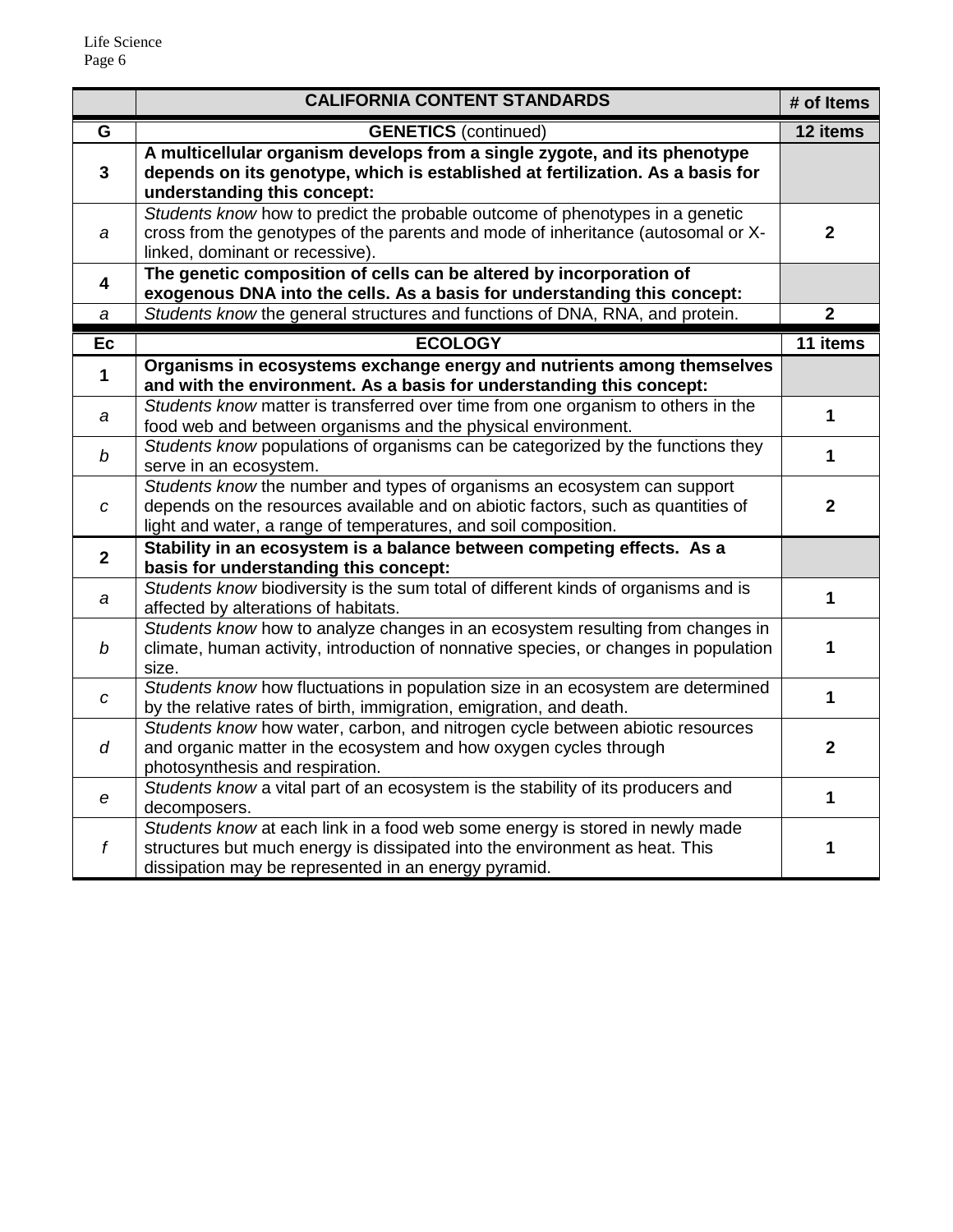|                | <b>CALIFORNIA CONTENT STANDARDS</b>                                                                                                                                         |                |
|----------------|-----------------------------------------------------------------------------------------------------------------------------------------------------------------------------|----------------|
| Ev             | <b>EVOLUTION</b>                                                                                                                                                            |                |
| 1              | Biological evolution accounts for the diversity of species developed through<br>gradual processes over many generations. As a basis for understanding this<br>concept:      |                |
| a              | Students know both genetic variation and environmental factors are causes of<br>evolution and diversity of organisms.                                                       | 1              |
| b              | Students know the reasoning used by Charles Darwin in reaching his conclusion that<br>natural selection is the mechanism of evolution.                                      | 1              |
| C              | Students know how independent lines of evidence from geology, fossils, and<br>comparative anatomy provide the bases for the theory of evolution.                            |                |
| $\mathbf{2}$   | The frequency of an allele in a gene pool of a population depends on many<br>factors and may be stable or unstable over time. As a basis for understanding<br>this concept: |                |
| а              | Students know why natural selection acts on the phenotype rather than the genotype<br>of an organism.                                                                       | 1              |
| b              | Students know why alleles that are lethal in a homozygous individual may be carried<br>in a heterozygote and thus maintained in a gene pool.                                | 1              |
| с              | Students know new mutations are constantly being generated in a gene pool.                                                                                                  |                |
| d              | Students know variation within a species increases the likelihood that at least some<br>members of a species will survive under changed environmental conditions.           | 1              |
| 3              | Evolution is the result of genetic changes that occur in constantly changing<br>environments. As a basis for understanding this concept:                                    |                |
| а              | Students know how natural selection determines the differential survival of groups of<br>organisms.                                                                         | 1              |
| b              | Students know a great diversity of species increases the chance that at least some<br>organisms survive major changes in the environment.                                   | 1              |
| C              | Students know how to analyze fossil evidence with regard to biological diversity,<br>episodic speciation, and mass extinction.                                              | $\overline{2}$ |
| Ph             | <b>PHYSIOLOGY</b>                                                                                                                                                           | 10 items       |
| 1              | The anatomy and physiology of plants and animals illustrate the<br>complementary nature of structure and function. As a basis for understanding<br>this concept:            |                |
| a              | Students know plants and animals have levels of organization for structure and<br>function, including cells, tissues, organs, organ systems, and the whole organism.        | 1              |
| b              | Students know how bones and muscles work together to provide a structural<br>framework for movement.                                                                        |                |
| $\overline{2}$ | Physical principles underlie biological structures and functions. As a basis<br>for understanding this concept:                                                             |                |
| a              | Students know that contractions of the heart generate blood pressure and that heart<br>valves prevent backflow of blood in the circulatory system.                          | 1              |